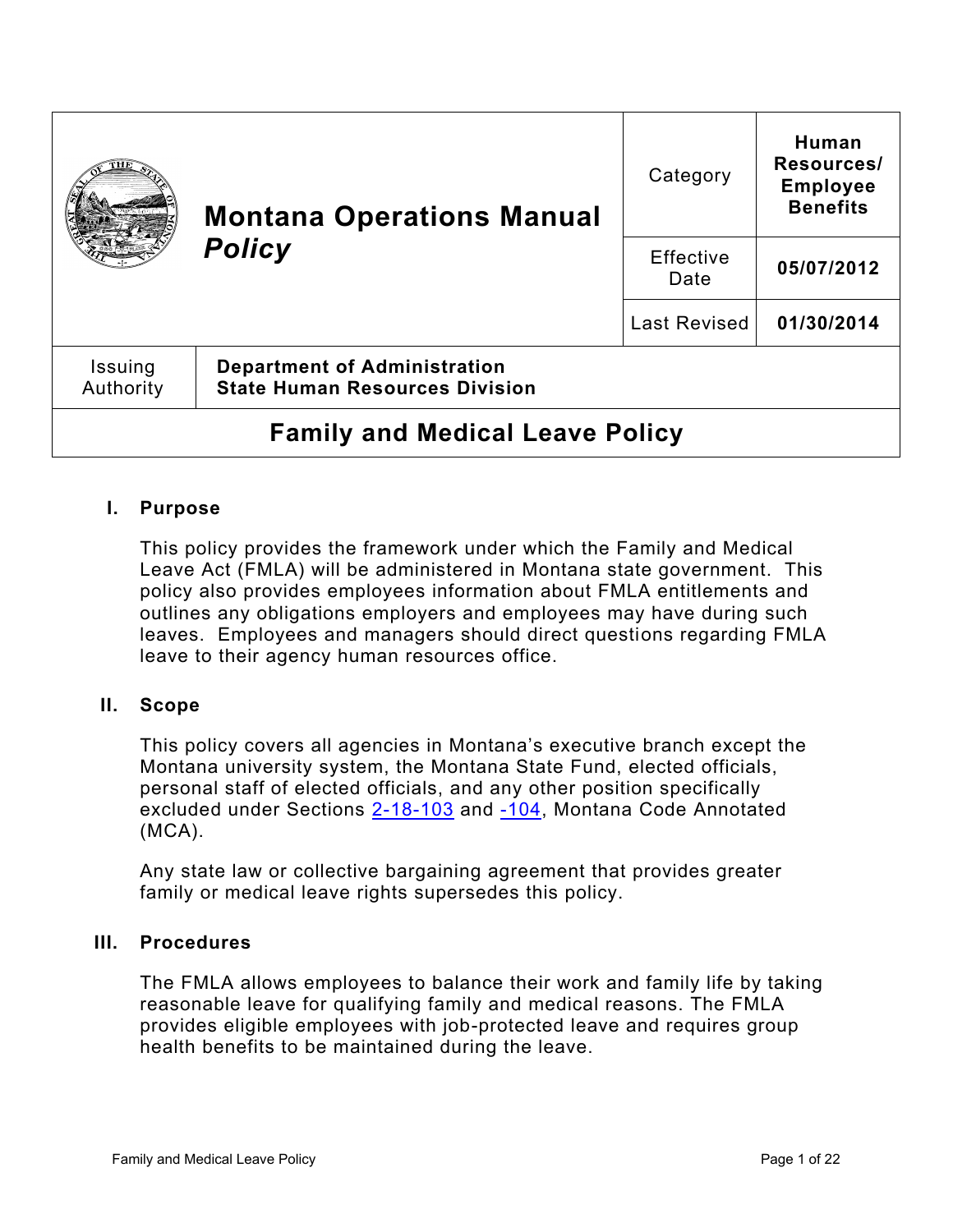# **A. Eligibility**

- 1. To be eligible for FMLA leave, the employee must have:
	- a. worked for Montana state government a minimum of 12 months, which need not be consecutive or served just prior to taking leave; and
	- b. been in a pay status for at least 1,040 hours during the 12 month period immediately preceding the commencement of leave.
- 2. Hours spent in service to the National Guard, Reserves, or Uniformed Services Employment and Reemployment Rights Act (USERRA)-covered service will count toward FMLA eligibility.
- 3. In most cases, all time worked for the state counts towards the 12 month period, including seasonal employment. Breaks in service of seven years or longer do not count toward this entitlement unless the break in service was related to military service covered under the Uniformed Services Employment and Reemployment Rights Act or otherwise specified in a written agreement.

# **B. Loss of Eligibility**

- 1. The employee's eligibility and protection under the FMLA ends when:
	- a. an employee gives an agency unequivocal notice of the employee's intent not to return to work;
	- b. the employee exhausts all FMLA leave benefits for the covered periods; or
	- c. the employee exhausts all FMLA leave and is unable to return to work.

## **C. Types and Duration of Leave**

- 1. An agency will not deny employees the benefits of FMLA because they are "key employees," as that term is defined in the FMLA regulations.
- 2. **Basic FMLA Year:** The executive branch uses the 12-month period measured forward from the first date of leave designated as an eligible employee's FMLA leave. Under this method, an eligible employee is entitled to 12 weeks of leave during the 12-month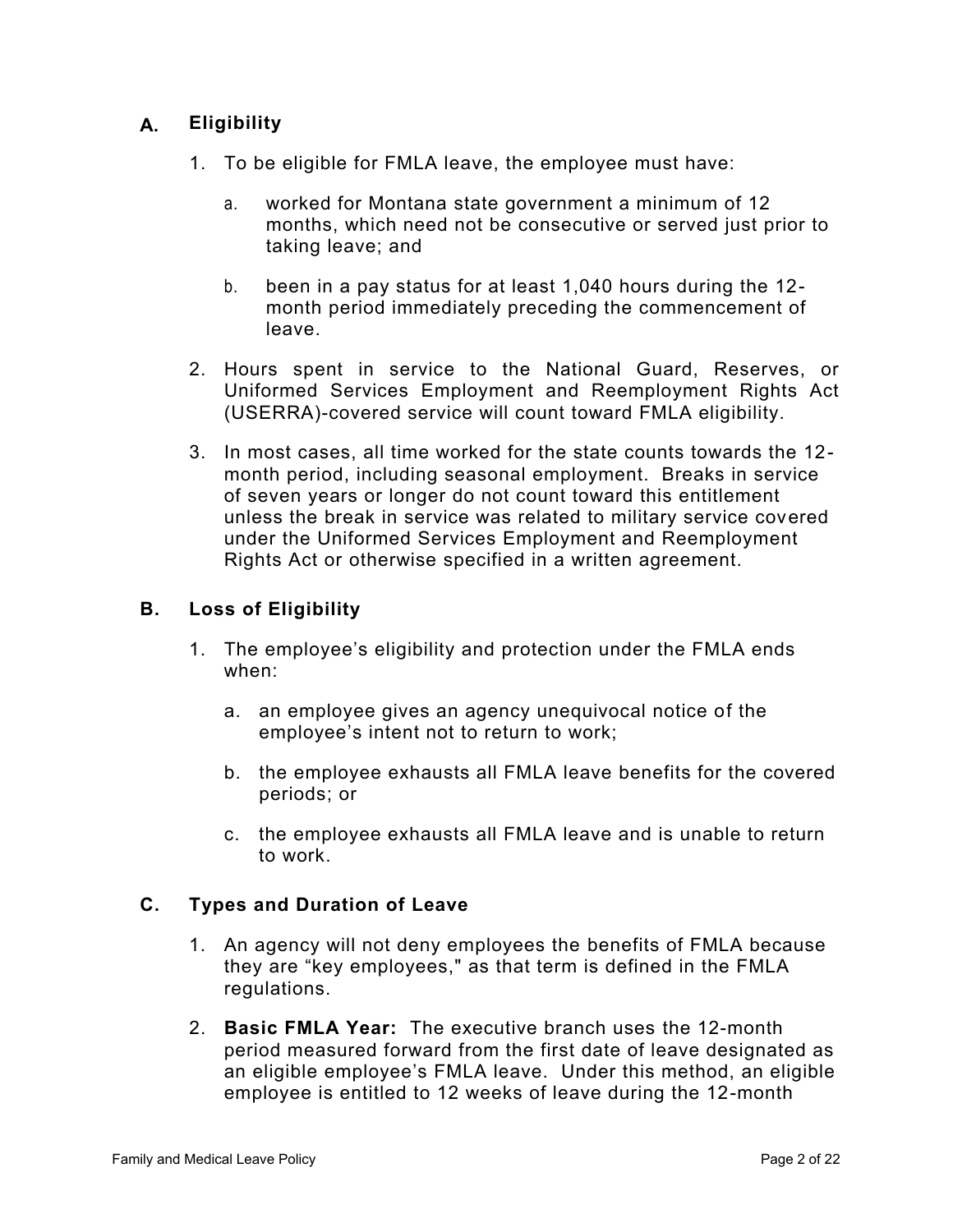period beginning on the first date FMLA leave is taken; the next 12-month period would begin the first time FMLA leave is taken after the completion of any previous 12-month period.

#### 3. **Basic Leave:**

- a. Eligible employees may take up to 12 workweeks of FMLA leave within a 12-month period for certain types of family and medical leave. The 12-month period begins on the first day an employee takes FMLA leave. Eligible employees may use leave for one or more of the following FMLA-qualifying reasons within the 12-month period:
	- i. the birth of an employee's child and to care for a newborn child within one year of birth;
	- ii. the placement of a child for adoption or foster care with the employee (including counseling, consultation, court appearances, etc., prior to placement) and to care for the newly placed child within one year of placement;
	- iii. to care for the employee's spouse, son, daughter, or parent with a serious health condition;
	- iv. for the employee's own serious health condition that makes the employee unable to perform one or more of the essential functions of his or her job; or
	- v. any qualifying exigency arising when the employee's spouse, son, daughter, or parent is a military member, including members of the National Guard and Reserves and the Regular Armed Forces, on covered active duty or notified of an impending call or order to covered active duty.
- b. Eligible employees may take FMLA leave for the birth or placement of a child within 12 months of the birth or placement. Maternity leave provided by the *Maternity and Parental Leave Policy* will run concurrently with FMLA leave.
- c. When both parents are employed by the State of Montana, both may take up to 12 weeks of FMLA leave for the birth, adoption, or placement of a foster child.
- d. Eligible part-time employees will receive pro-rated leave based on the average weekly hours in a pay status. For example, a part-time employee who works 20 hours per week is entitled to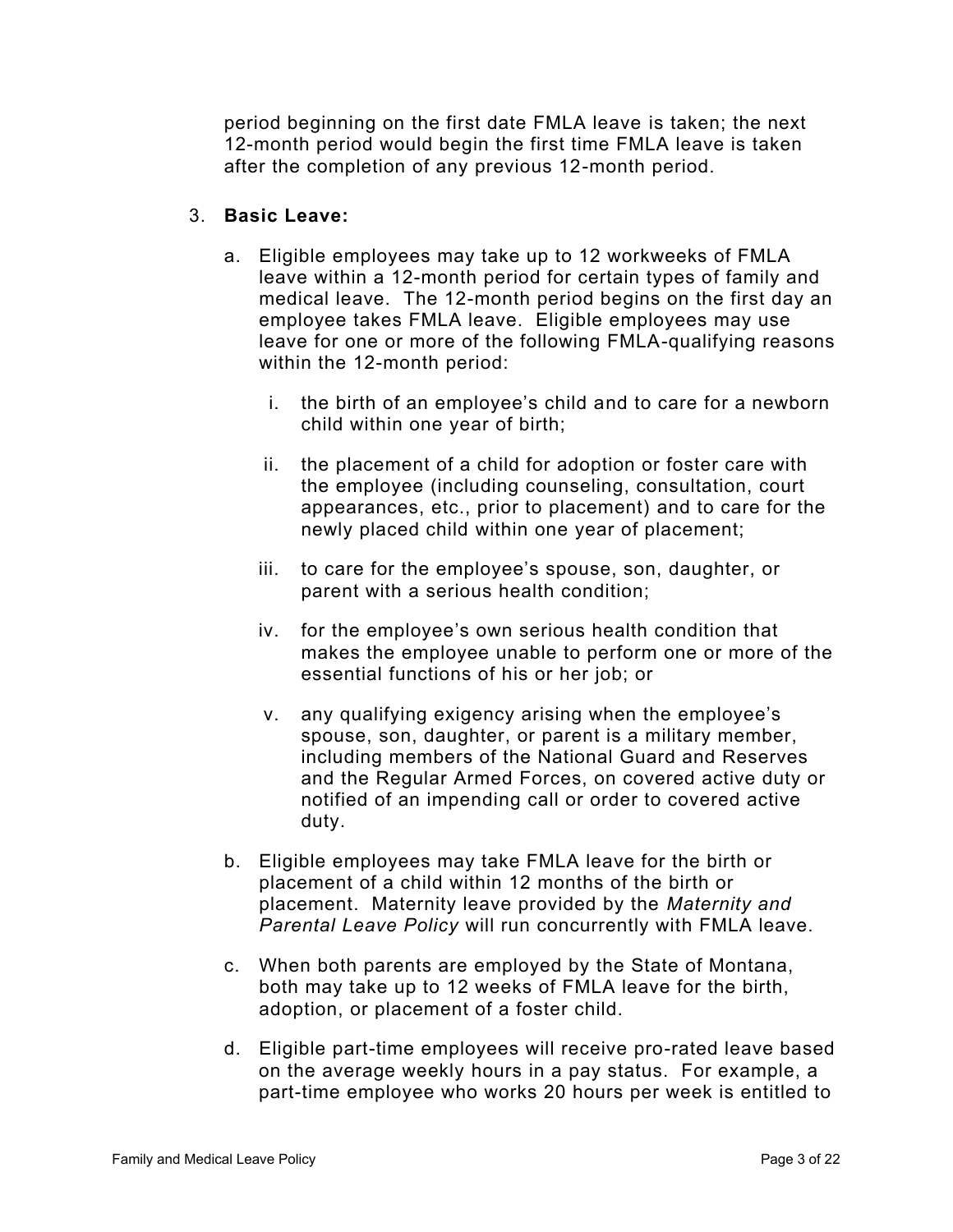20 hours of FMLA leave per week for 12 weeks. An employer may convert the weeks to hours as long as the conversion equitably reflects the employee's normally scheduled hours.

## 4. **Serious Health Conditions:**

A serious health condition is an illness, injury, impairment, or physical or mental condition either involving an overnight stay in a hospital, hospice, or residential medical care facility or continuing treatment by a health care provider.

# 5. **Continuing Treatment**:

- a. The continuing treatment requirement may be met by:
	- i. a period of incapacity of more than three consecutive calendar days combined with at least two visits to a health care provider, or
	- ii. one visit and a regimen of continuing treatment, or
	- iii. incapacity resulting from pregnancy, or
	- iv. incapacity due to a chronic condition, or
	- v. permanent or long-term conditions; or
	- vi. conditions requiring multiple treatments.
- b. Other conditions may meet the definition of continuing treatment. Agency staff should direct questions to their agency HR office.

#### 6. **Exigency Leave:**

- a. Examples of qualifying exigencies are:
	- i. short-notice deployments (when notice is given seven or less days before deployment);
	- ii. military events and related activities;
	- iii. child care and school-related activities;
	- iv. arrangements for the care of a military member's parent who is incapable of self-care;
	- v. financial and legal arrangements;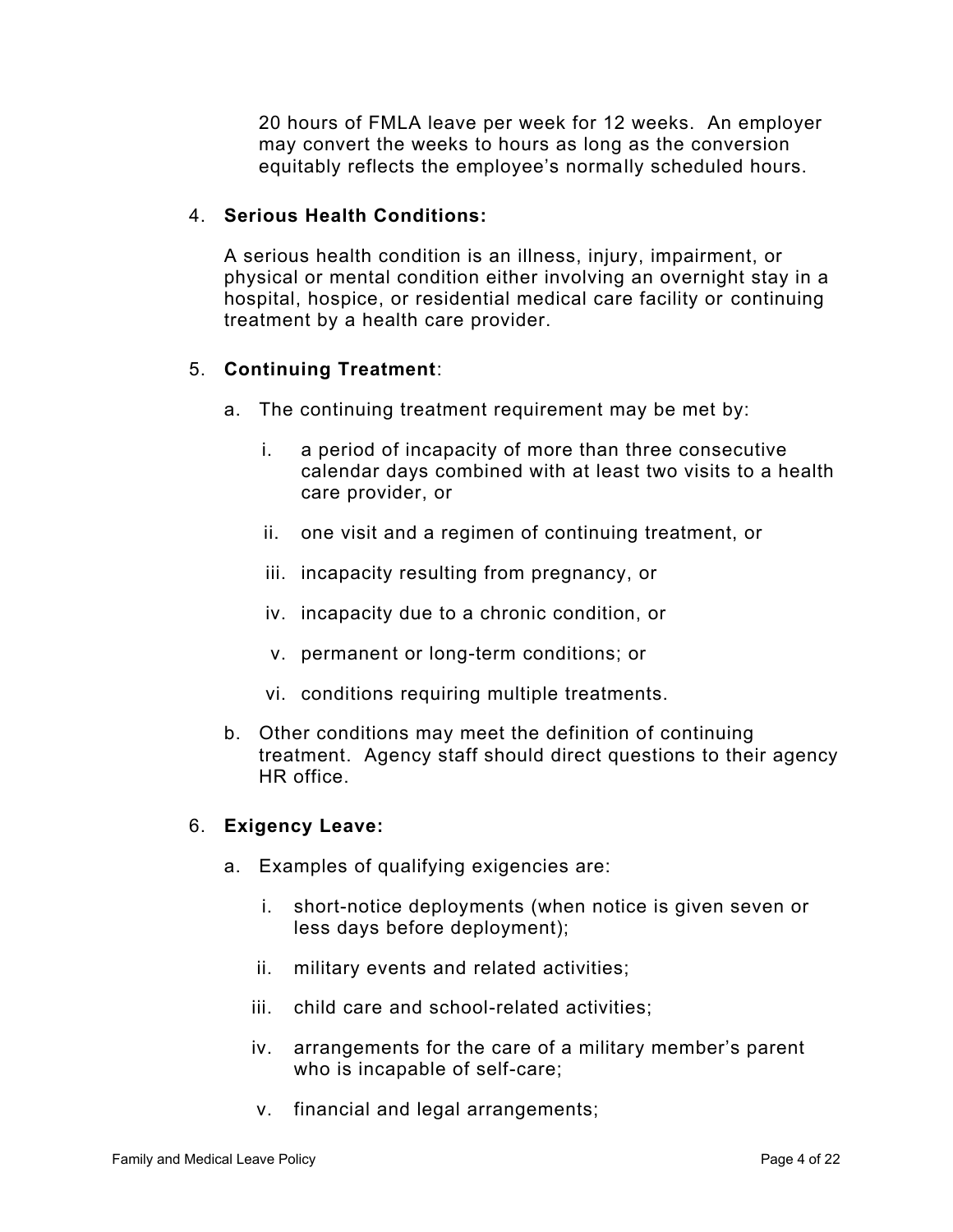- vi. counseling (provided by someone other than a health care provider);
- vii. rest and recuperation (up to fifteen days while the military member is on rest and recuperation leave);
- viii. post deployment activities (within 90 days of the end of the military member's covered active duty); and
- ix. any other event an employee and their supervisor agree is a qualifying exigency.
- b. Exigency activities are further described in *A Manager's Guide to the FMLA* located at: <https://hr.mt.gov/Public/Policies> and in 29 CFR 825.126.

# 7. **Military Caregiver Leave:**

- a. In addition to the basic FMLA leave entitlement above, an eligible employee who is the spouse, son, daughter, parent, or next of kin of a covered servicemember is entitled to take up to 26 weeks of leave in a single 12-month period to care for the service member with a serious injury or illness.
- b. Leave to care for a covered servicemember will only be available during a single 12-month period and, when combined with other FMLA-qualifying leave, may not exceed 26 weeks during the single 12-month period.
- c. The 12-month period begins on the first day the employee takes leave to care for a covered servicemember, even if basic FMLA leave was taken within the 12 months prior. A Manager's Guide to the FMLA contains examples on determining the 12-month period.
- d. Eligible part-time employees will receive pro-rated leave based on the average weekly hours in a pay status. For example, a part-time employee who works 20 hours per week is entitled to 20 hours of military caregiver FMLA leave per week for 26 weeks. An employer may convert the weeks to hours as long as the conversion equitably reflects the employee's normally scheduled hours.

#### 8. **Covered Servicemember:**

a. A covered servicemember is: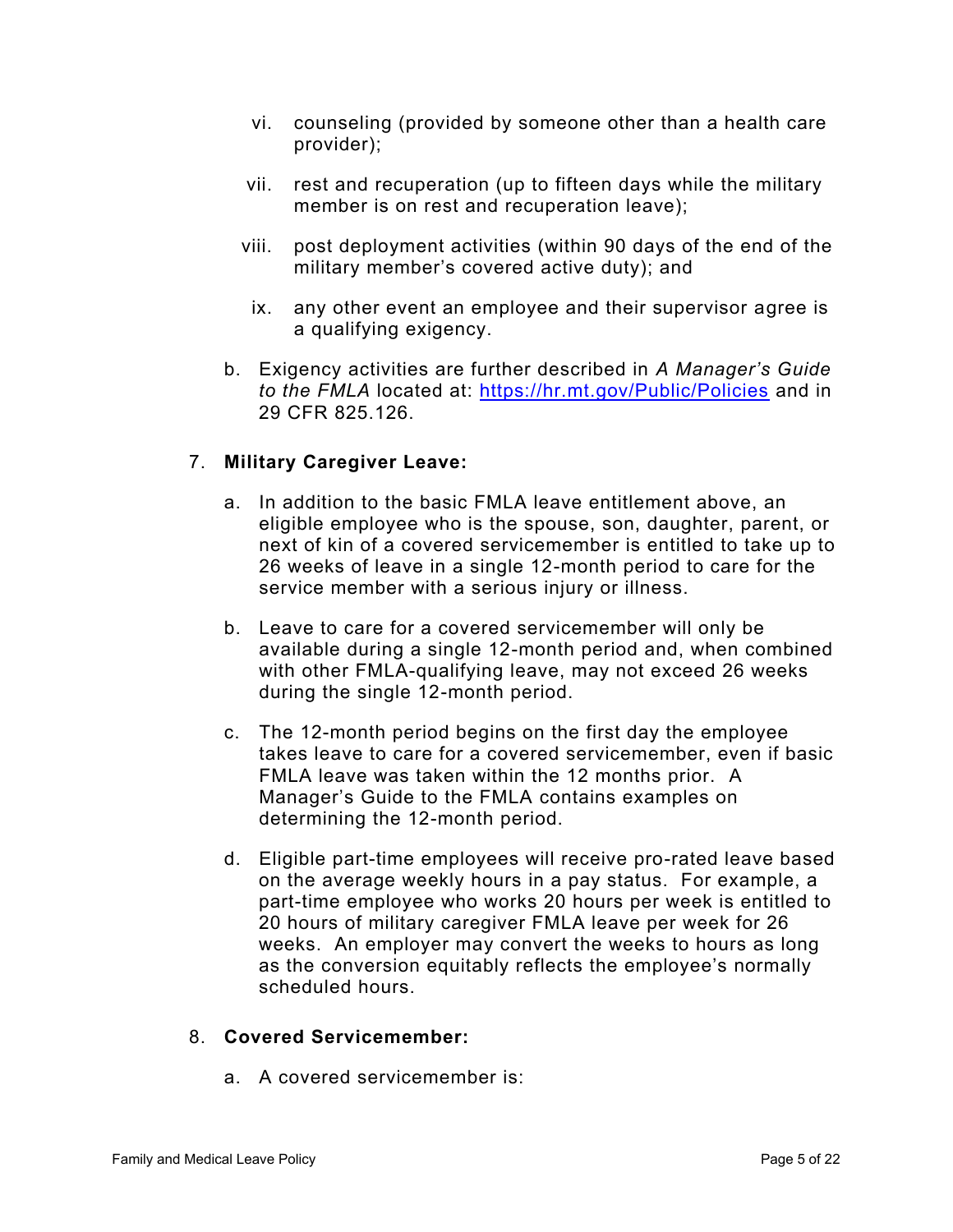- i. a current member of the Armed Forces, including a member of the National Guard or Reserves, undergoing medical treatment, recuperation, or therapy, or who is in outpatient status, or is on the temporary disability retired list for a serious injury or illness; or
- ii. a covered veteran who is a former member of the Armed forces, including the National Guard or Reserves, undergoing medical treatment recuperation or therapy for a serious injury or illness and 1) was discharged or released under conditions other than dishonorable and 2) was discharged within the five-year period prior to the first date the eligible employee takes military care leave to care for the covered veteran. (The period between enactment of the FY2010 NDAA on October 28, 2009 and the effective date of the 2013 Final Rule is excluded in the determination of the five-year period for covered veteran status.)
- b. A servicemember is considered to have a serious injury or illness if he or she incurred the injury or illness in the line of duty on active duty, and the injury or illness renders the servicemember medically unfit to perform duties of his or her office, grade, rank, or rating. A serious injury or illness also includes conditions that existed before the servicemember's active duty and were aggravated by service in the line of duty on active duty in the Armed Forces.
- 9. A veteran of the Armed Forces is considered to have a serious injury or illness if the injury or illness incurred or was aggravated in the line of duty on active duty and manifested itself before or after the member became a veteran. The covered veteran's serious injury or illness must be one of the following:
	- i. a continuation of a serious injury or illness that was incurred or aggravated when the covered veteran was a member of the Armed Forces and rendered the service member unable to perform the duties of their office, grade, rank, or rating;
	- ii. a physical or mental condition for which the veteran has received a Veterans Affairs (VA) Service Related Disability Rating (VASRD) of 50 percent or greater as long as the VASRD rating is based on the condition precipitating the need for military caregiver leave;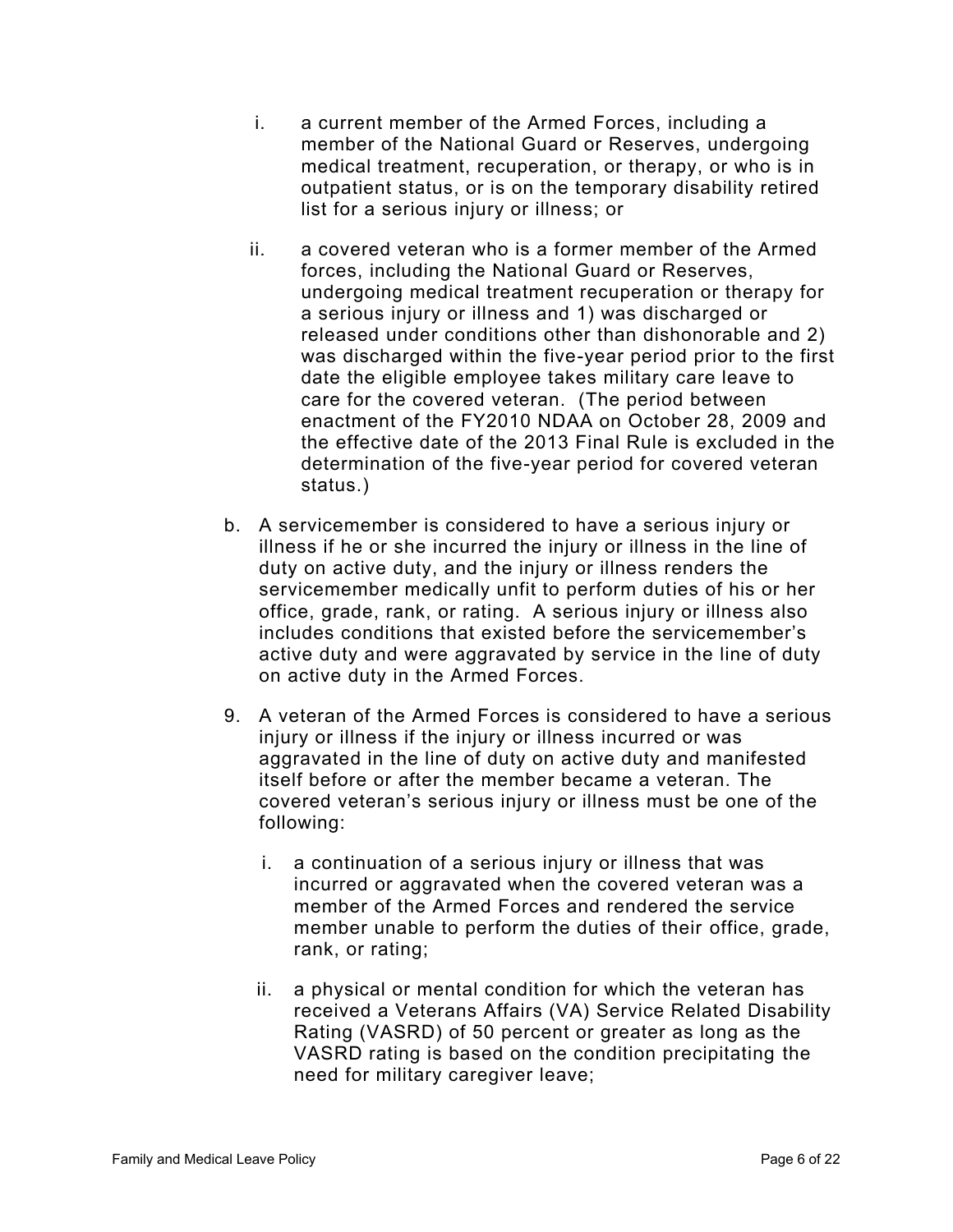- iii. a physical or mental condition resulting from disability related to military service which substantially impairs the veteran's ability to secure or maintain a substantially gainful occupation or would do so absent treatment; or
- iv. an injury, including a psychological injury, resulting in the veteran's enrollment in the Department of Veterans Affairs Program of Comprehensive Assistance for Family Caregivers.

#### 10. **Intermittent Leave or Reduced Leave Schedule:**

- a. FMLA leave will usually be taken for a period of consecutive days, weeks, or months. However, eligible employees may take FMLA leave intermittently or on a reduced leave schedule, in one-half hour increments or greater, when medically necessary because of:
	- i. his or her own serious health condition;
	- ii. to care for a spouse, parent, or son or daughter with a serious health condition; or
	- iii. to care for a covered servicemember with a serious injury or illness.
- b. When requested by an agency representative, the employee must provide certification confirming the medical necessity for intermittent leave.
- c. If an employee needs leave intermittently for planned medical treatment, the employee must make a reasonable effort to schedule the treatment so it does not unduly disrupt agency operations.
- d. Eligible employees may take intermittent leave or leave on a reduced leave schedule for a qualifying exigency or following birth or adoption, subject to supervisor approval. In this case, the employee will notify his or her supervisor as soon as the need for leave is known and request a schedule that minimizes disruption of the workplace.
- e. In all cases of intermittent and reduced-schedule leaves, the agency reserves the right to transfer an employee to another position that better accommodates the employee's need for leave and the agency's operations. This decision is at the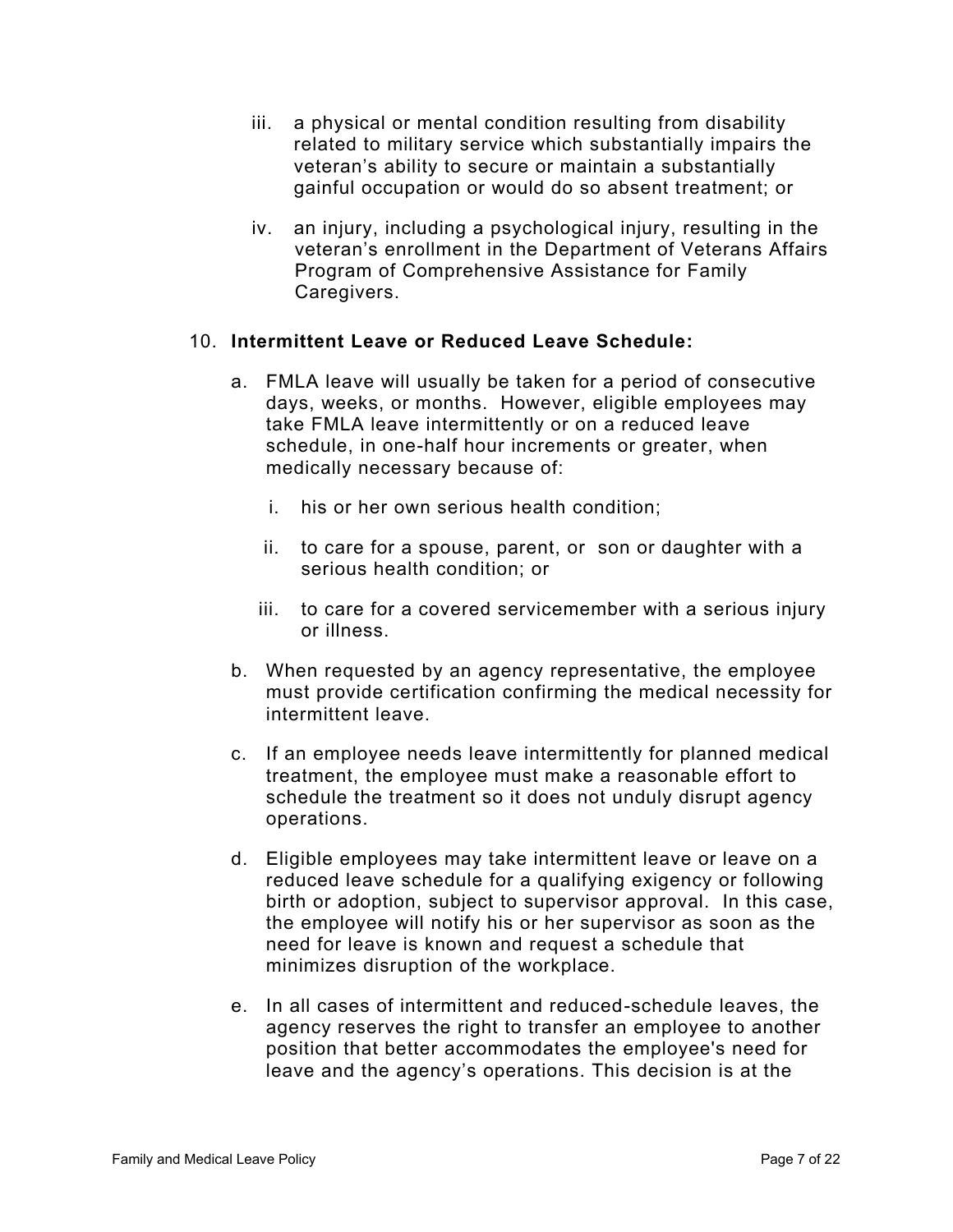discretion of the employee's supervisor. The alternative position must have equivalent pay and benefits.

# **D. Agency FMLA Leave Obligations**

## **1. General Notice Requirements:**

- a. State agencies must provide employees with information about the FMLA, including information about the provisions and procedures for filing complaints for violations of the FMLA. Agencies must:
	- i. post and keep posted an FMLA notice in a conspicuous place that explains the rights and responsibilities of employees under the FMLA; and
	- ii. provide information about employee rights and obligations under this policy and the FMLA in employee handbooks or other written materials. Written materials should include the agency's requirements for requesting FMLA leave.
- b. Agencies should also provide ongoing FMLA training that includes information about any changes to the policy or the FMLA.

# **2. Agency Notice Requirements:**

Agency representatives determine whether leave qualifies as FMLA-covered leave. Agency representatives must designate all leave meeting FMLA requirements as FMLA leave regardless of an employee's desire regarding the designation. When an employee requests FMLA leave, or when an agency representative acquires knowledge an employee's leave may be for an FMLA-qualifying reason, three notice requirements are triggered.

- a. **Eligibility Notice:** The agency representative must notify employees about their eligibility to take FMLA leave within five business days. Employees requesting FMLA leave are entitled to receive written notice from the agency notifying them whether they are eligible for FMLA leave and, if not eligible, the reasons why they are not eligible.
- b. **Rights and Responsibility Notice:** The rights and responsibility notice may be included with the eligibility notice and must:
	- i. state the leave may be designated as FMLA leave;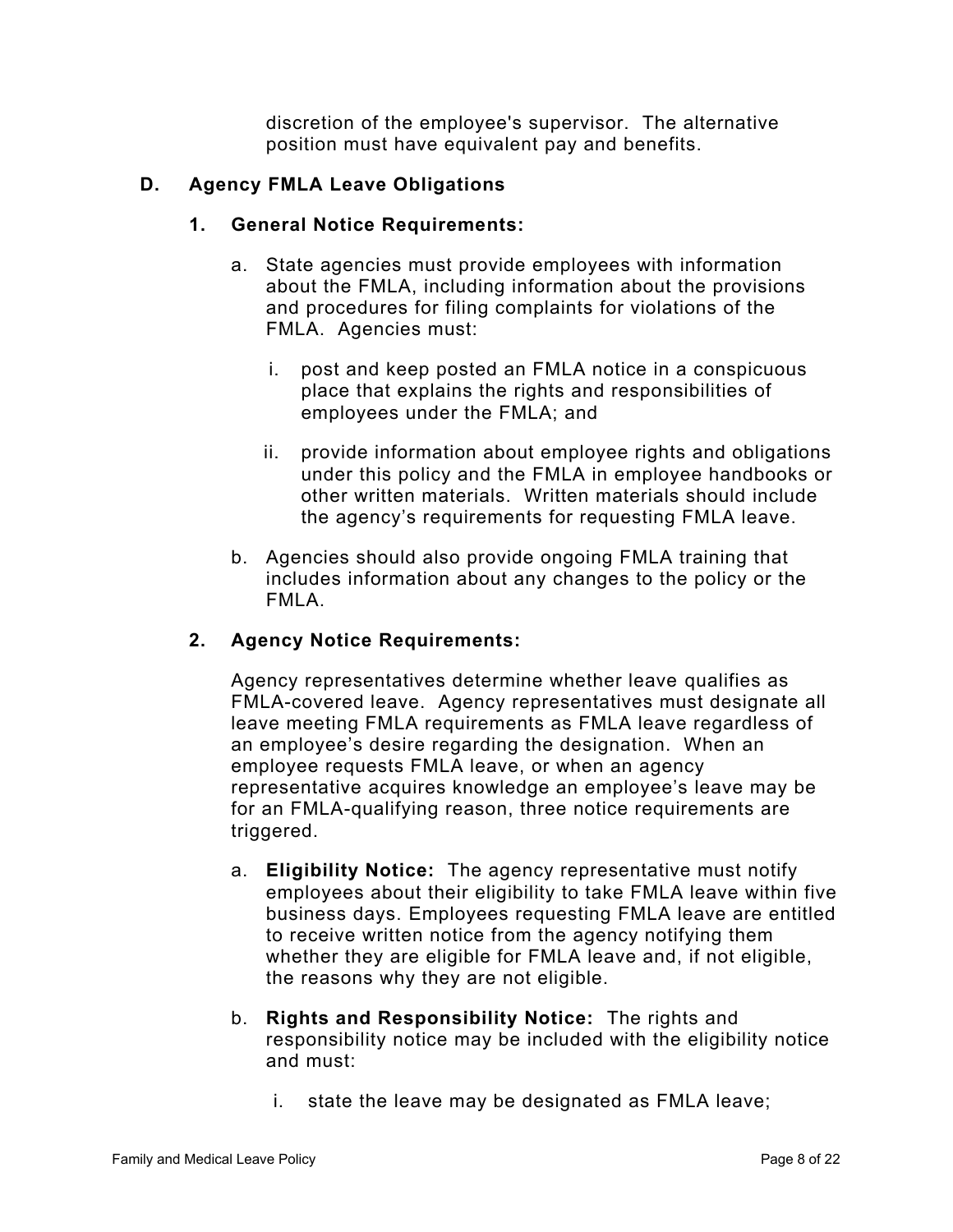- ii. include the state's 12-month period;
- iii. describe any certification requirements;
- iv. state the employee's right to substitute paid leave;
- v. state the requirement to use accrued sick and other leave concurrently with FMLA leave, according to Paragraph F, below.
- vi. notify the employee of his or her responsibility to continue paying the employee's portion of insurance premiums; and
- vii. reaffirm the employee's right to return to their position with the same benefits they received prior to using FMLA-qualifying leave;
- viii. notify of the employee's potential liability for payment of health insurance premiums paid by the employer if the employee fails to return to work after taking FMLA leave.
- c. **Designation Notice:** Agency representatives must provide a written designation notice for each FMLA-qualifying reason within an applicable 12-month period. When an agency representative has enough information to determine whether an employee's leave is FMLA-qualifying, they must notify the employee within five days. The designation notice must include:
	- i. the agency's designation determination;
	- ii. any fitness-for-duty requirements; and
	- iii. the amount of leave, if known, that will be counted against the employee's FMLA leave entitlement.

## **3. Recordkeeping Requirements:**

Agency representatives must make, keep, and preserve records under the FMLA for no less than three years. These records are usually maintained in the agency's payroll or human resource offices or in the central payroll system. The following must be kept in accordance with the requirements of the FMLA, Fair Labor Standards Act (FLSA), Genetic Information Non-Discrimination Act (GINA), and Americans with Disabilities Act (ADA):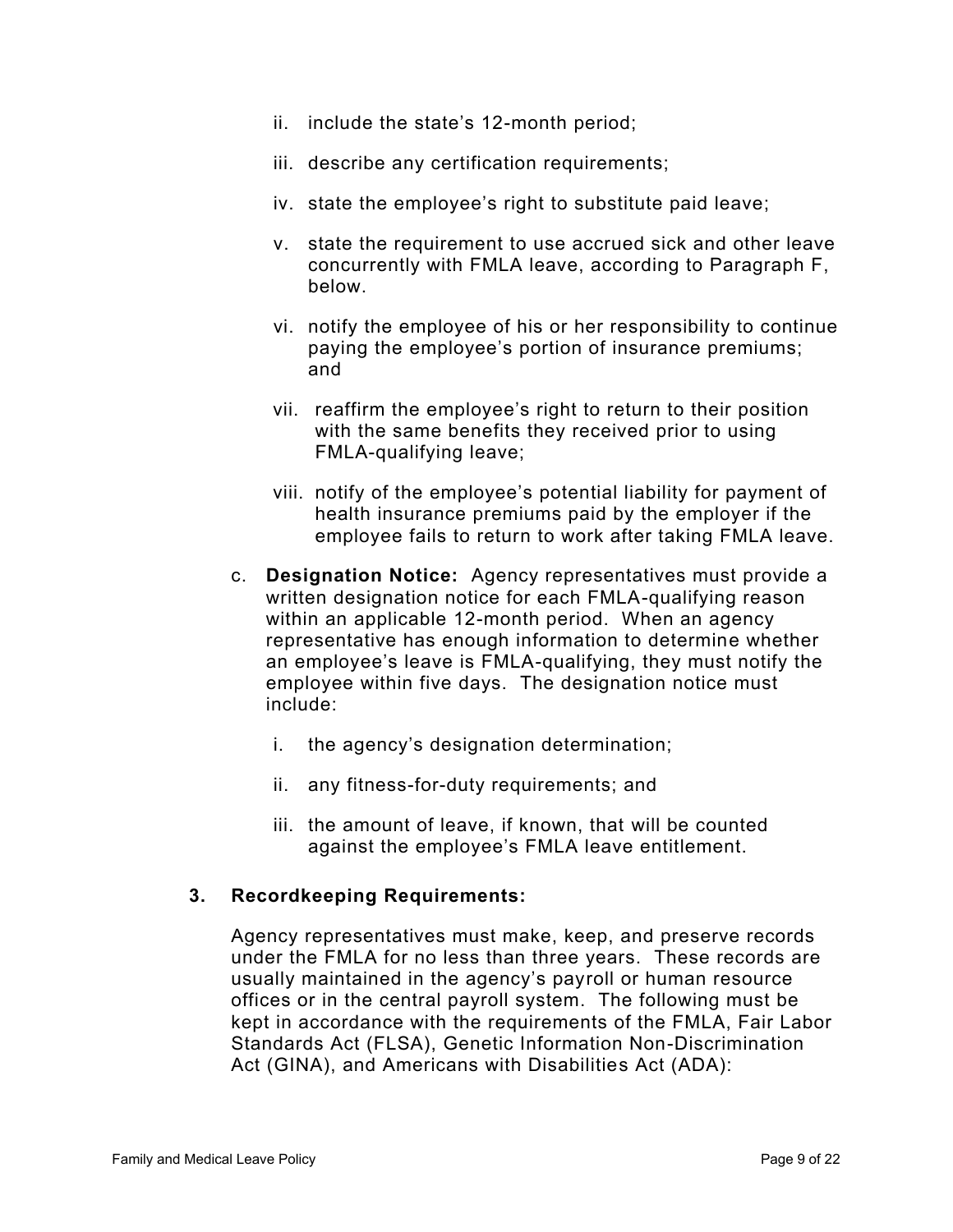- a. basic payroll and identifying employee data and compensation details;
- b. dates FMLA leave is taken by eligible employees;
- c. if leave is taken in less than full days, then the hours taken;
- d. copies of notices given by employees and the agency (these copies may be maintained in the employee's personnel file);
- e. policies describing employee benefits and the practice of taking paid and unpaid leave;
- f. premium payments of employee benefits;
- g. disputes between the agency and employee regarding the designation of leave as FMLA leave;
- h. GINA notice requirements: Agency managers must include the safe-harbor language required by the GINA regulations on all certification requests. This language should also be included in any documents addressed to a medical professional or the employee when any type of medical information is requested or may be disclosed;
- i. agency representatives should not ask employees probing questions about the FMLA-qualifying event that may elicit genetic information about an employee or an employee's family members. See the Non-Discrimination EEO Policy (2.21.4001 et seq., ARM) for further guidance; and
- j. records or documents relating to the employee or the employee's family's certifications.\*\*\*These records will be maintained as confidential medical records in separate files from the usual personnel files and maintained according to ADA and GINA confidentiality requirements. See the Employee Records Management Policy (2.21.6601 through - .6622, ARM) for further guidance.

# **E. Employee FMLA Leave Obligations**

## 1. **Employee Notice of Leave Requirements:**

- a. An employee requesting FMLA leave must provide:
	- i. at least a 30-day advance oral or written notice of the need to take FMLA leave when the need is foreseeable; or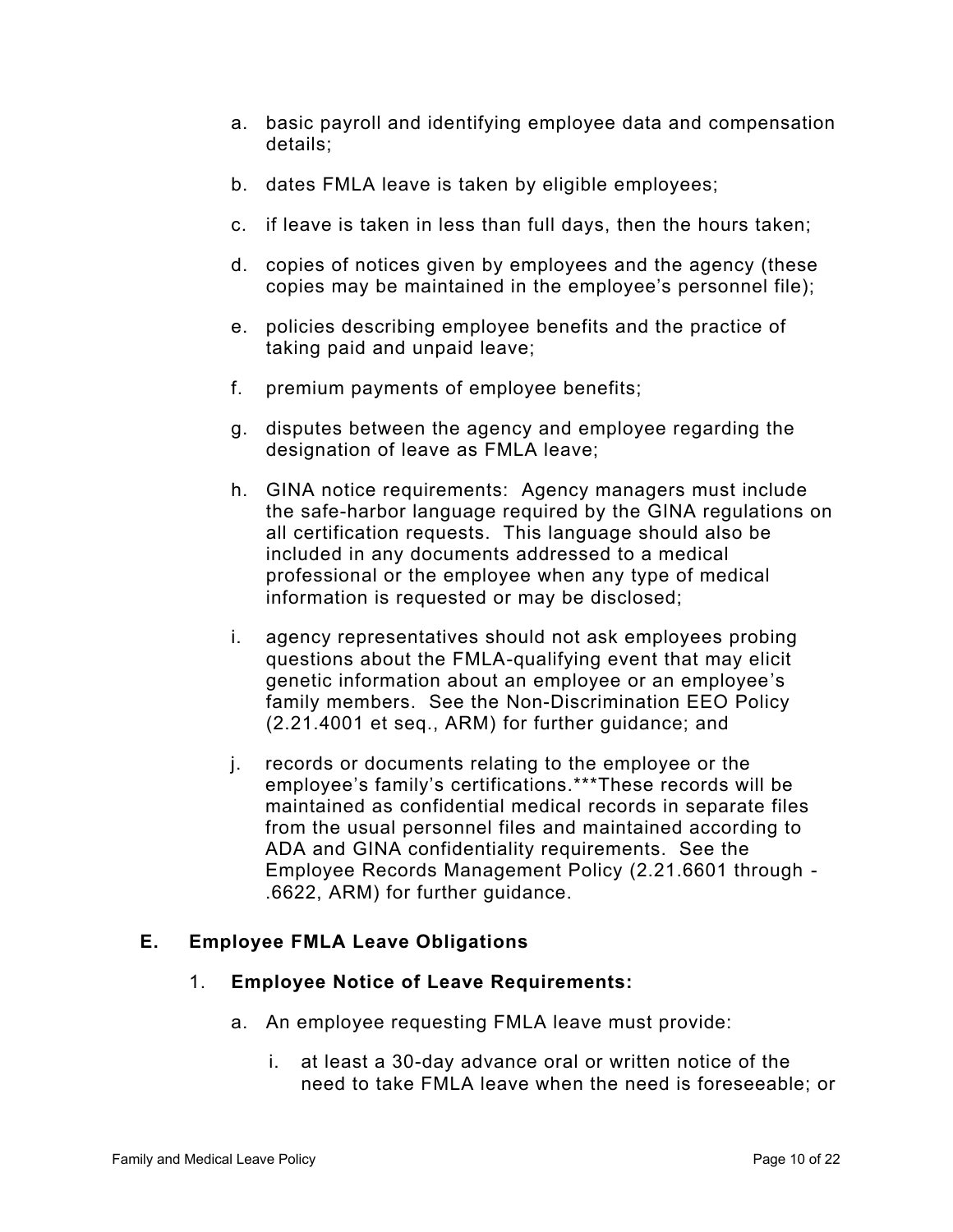- ii. timely notice, as soon as possible and practical, when the need for FMLA leave is not foreseeable; and
- iii. sufficient information for the employer to understand the leave is for an FMLA-qualifying reason.
- b. The following sections provide direction as to the content and timing of employee notices.

# 2. **Content of Employee Notice:**

- a. To trigger protections under the FMLA, employees must inform their agency representative of the need for FMLAqualifying leave. Employees must also notify the agency of the anticipated timing and duration of leave, if known.
- b. Employees can do this by specifically requesting FMLA leave or explaining the reason for the leave so the agency representative can make a determination if the leave is FMLAqualifying. For example, employees might explain that:
	- i. a medical condition renders them unable to perform the functions of their job;
	- ii. they are pregnant;
	- iii. they have been hospitalized overnight;
	- iv. they or a covered family member are under continuing care of a healthcare provider;
	- v. the leave is because of a qualifying exigency caused by a military member being on covered active duty or notified of an impending call or order to covered active duty; or
	- vi. the leave is for a family member unable to perform daily activities or the family member is a covered servicemember with a serious injury or illness.
- c. Calling in "sick" without providing the reasons for the needed leave will not be considered sufficient notice for FMLA leave under this policy.
- d. Employees are expected to respond to the agency's questions to determine if absences are potentially FMLA-qualifying.
- e. When the agency representative receives enough information to determine the leave qualifies as FMLA, the agency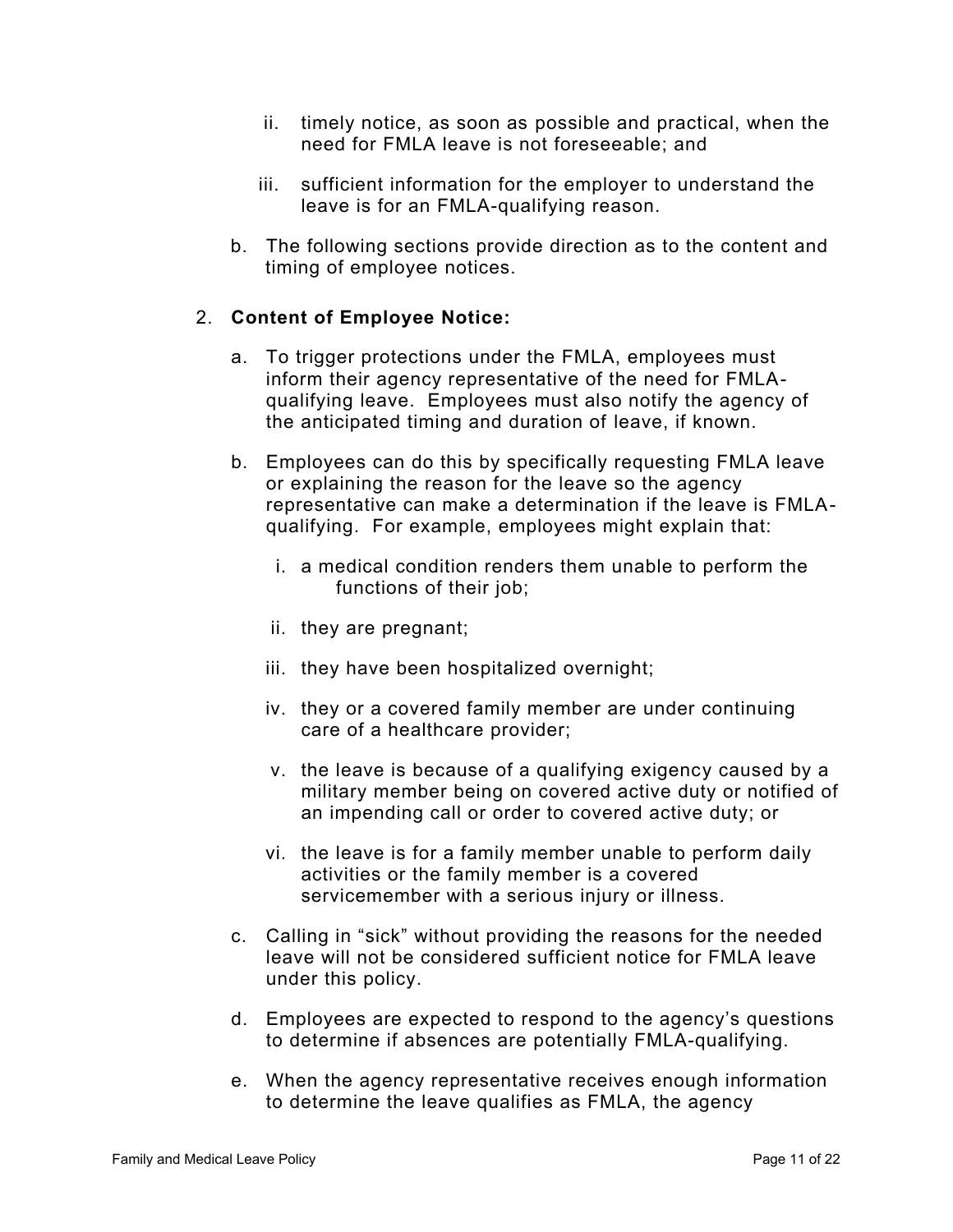representative must retroactively designate the leave as FMLA, provided the agency notifies the employee about the designation.

- f. If an employee fails to provide enough information to make a determination, the agency may deny the leave.
- g. Employees who are seeking additional leave because of a previously-qualified FMLA reason and who have not exhausted their FMLA leave benefits must continue to provide sufficient information to agency representatives so the agency may properly record, account for, and track the use of FMLA leave.
- h. Employees should never provide genetic information when responding to a request for FMLA medical certification. GINA prohibits employers from requesting or requiring genetic information of an individual or family member of the individual, except as specifically allowed by this law.

# 3. **Timing of Employee Notice:**

- a. Employees must provide 30 days' advance notice of the need to take FMLA leave when the need is foreseeable.
- b. If 30-days' notice is not possible, or the approximate timing of the need for leave is not foreseeable, employees must provide the agency notice of the need for leave as soon as practicable under the facts and circumstances of the particular case.
- c. Employees must comply with their agency's customary notice requirements for requesting leave, absent unusual circumstances.
- d. An agency may delay or deny FMLA coverage if the employee fails to provide notice, without a reasonable reason for the delay, or otherwise fails to satisfy FMLA-notice obligations.
- e. An employee who requests intermittent leave or a reduced leave schedule will notify his or her supervisor as soon as the need for the leave is known.

## 4. **Scheduling of Planned Medical Treatment and Intermittent Leave or Reduced Leave Schedules:**

a. Employees must consult with their agency representative and make a reasonable effort to schedule medical treatment so it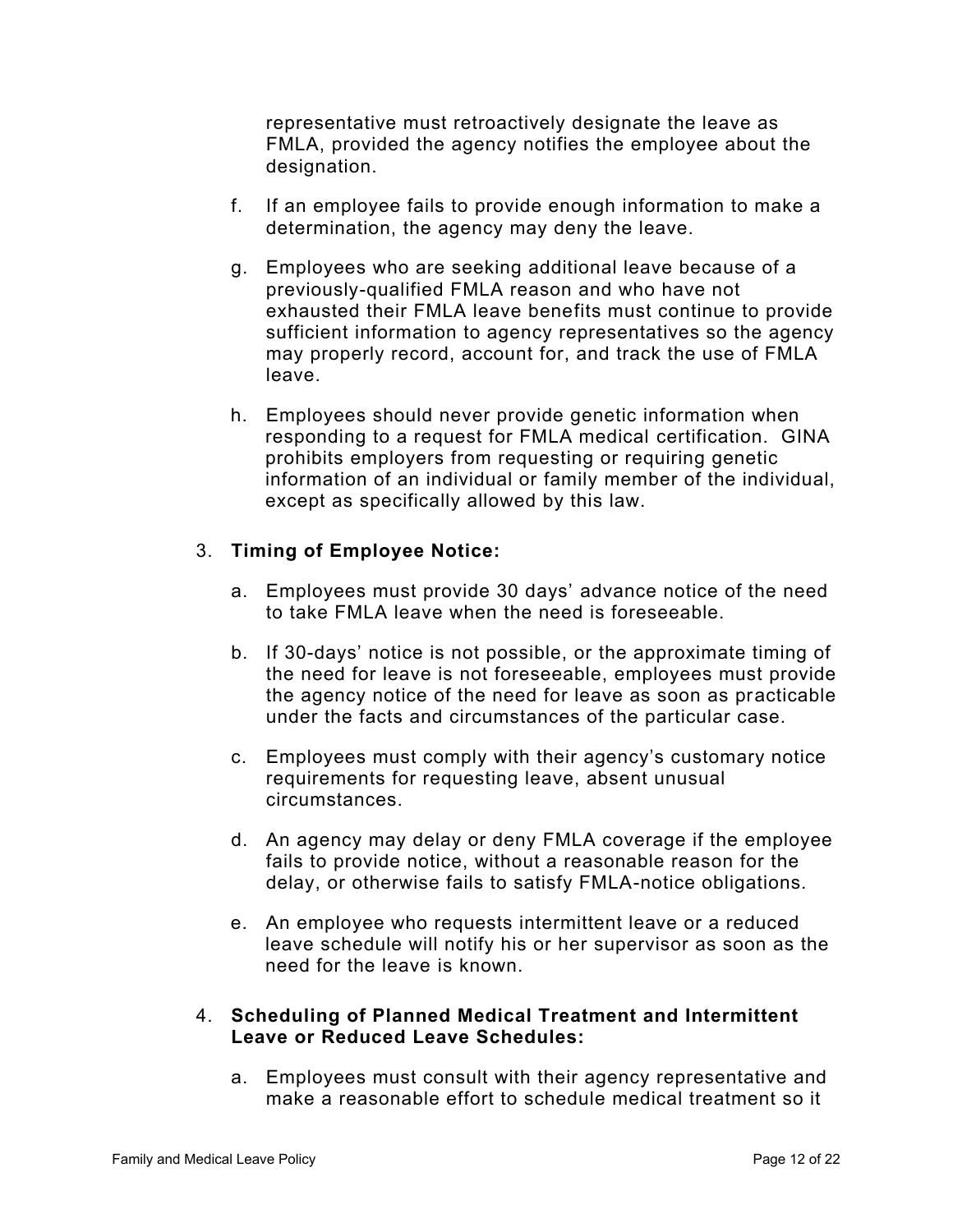does not unduly disrupt the agency's operations. The employee's health care provider must approve treatment schedules.

- b. An agency representative may temporarily transfer an employee during the period of the intermittent or reducedleave schedule to an alternative position for which the employee is qualified. The alternative position must have equivalent pay and benefits and better accommodate the recurring periods of leave.
- c. Employees seeking intermittent or reduced-schedule leave for reasons unrelated to planned medical treatment must advise their agency representative of the reason for the leave. In such cases, the agency representative and employee will develop a leave schedule meeting the employee's needs without unduly disrupting the agency' operations.
- d. Intermittent or reduced schedule FMLA leave for childbirth or placement of a child for adoption or foster care is subject to supervisor approval.
- e. Employees must provide reasonable and practicable notice to an agency representative when requesting intermittent leave or a reduced leave schedule because of a qualifying exigency.

# 5. **Medical Certifications Supporting Need for FMLA Leave:**

- a. Depending on the type of leave requested, employees may be required to submit medical certifications supporting their need for FMLA-qualifying leave. Employees may be required to provide medical certification for their own serious health condition, to care for a family member with a serious health condition, because of a qualify exigency, or to care for a covered service member with a serious injury or illness.
- b. Three types of FMLA medical certifications exist: an initial certification, a recertification, and a return-to-work or fitnessfor-duty certification (refer to FMLA guide for more information on recertification and fitness-for-duty certification).
- c. The employee is responsible for providing an agency representative with timely, complete, and sufficient medical certifications. When the agency representative requests employees provide FMLA certifications, employees must provide the requested certification within 15-working days after the agency's request unless it is not practicable to do so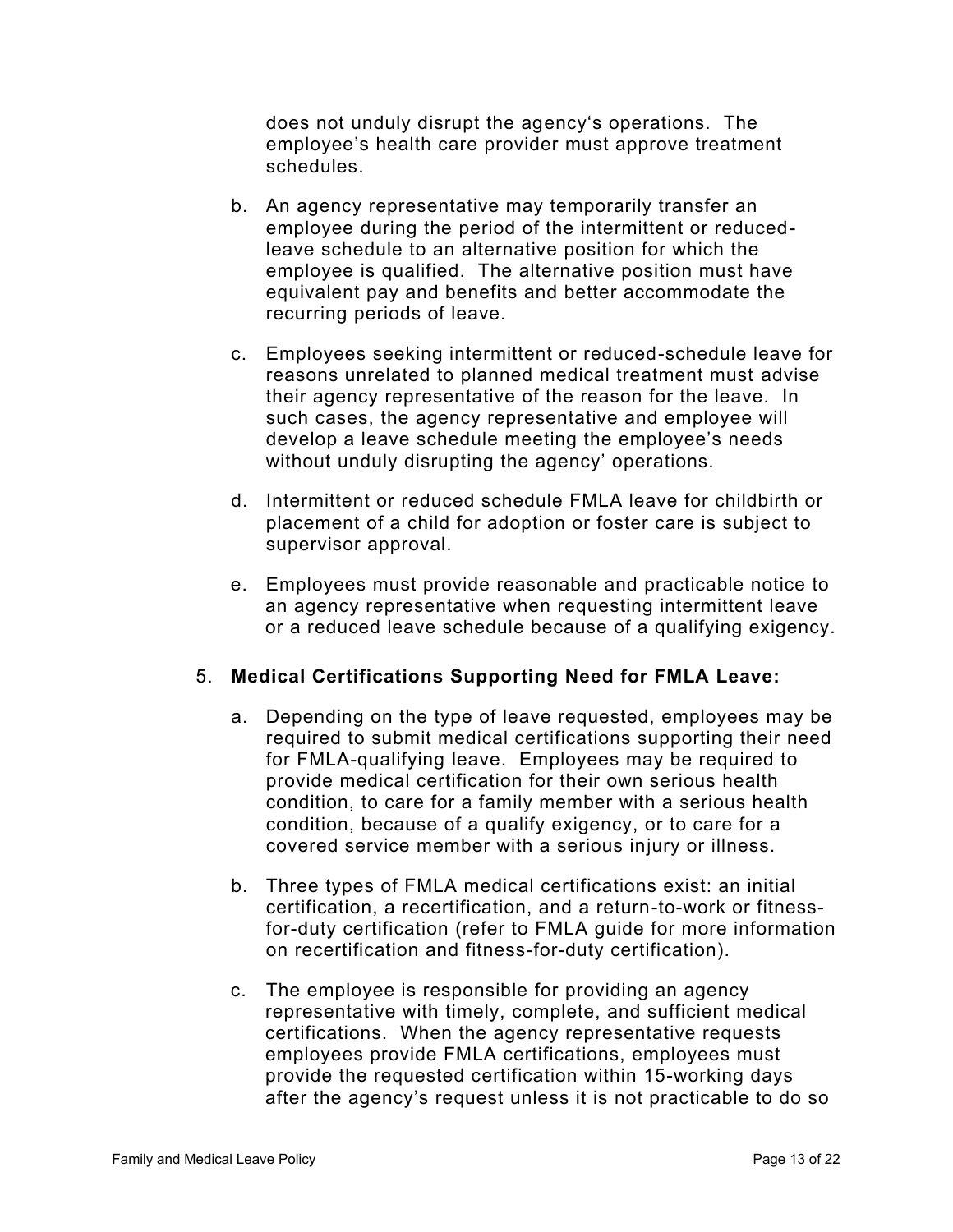despite an employee's diligent, good-faith efforts. Employees must keep an agency representative informed of any delays in providing the appropriate FMLA certification and when they can reasonably expect to receive the certification.

# 6. **Incomplete or Insufficient Medical Certifications:**

- a. An agency representative will inform an employee in writing if his or her medical certification is incomplete or insufficient. The written notice must identify the specific information required.
- b. Employees will have seven working days to correct incomplete or insufficient certifications. Agency representatives may deny FMLA leave for employees who fail to correct deficiencies in a timely manner or otherwise fail to timely submit requested medical certifications or furnish the healthcare provider providing the certification with authorization to release a sufficient and complete certification.

# 7. **Authenticating or Clarifying Information on a Medical Certification:**

- a. Agency representatives may not request additional information from an employee's health care provider once the employee has provided a complete and sufficient certification. However, an agency representative (not the employee's direct supervisor) may contact an employee's health care provider to authenticate or clarify a completed and sufficient medical certification. The agency representative may verify the health care provider completed or authorized information on the certification, clarify handwriting on the form, or clarify the meaning of a response to a question on the form.
- b. An agency representative may deny FMLA leave if certifications are unclear and the employee chooses not to provide the agency representative with sufficient and complete certification.
- c. An agency representative may waive its right to receive timely, complete, and sufficient FMLA medical certifications, as it deems appropriate.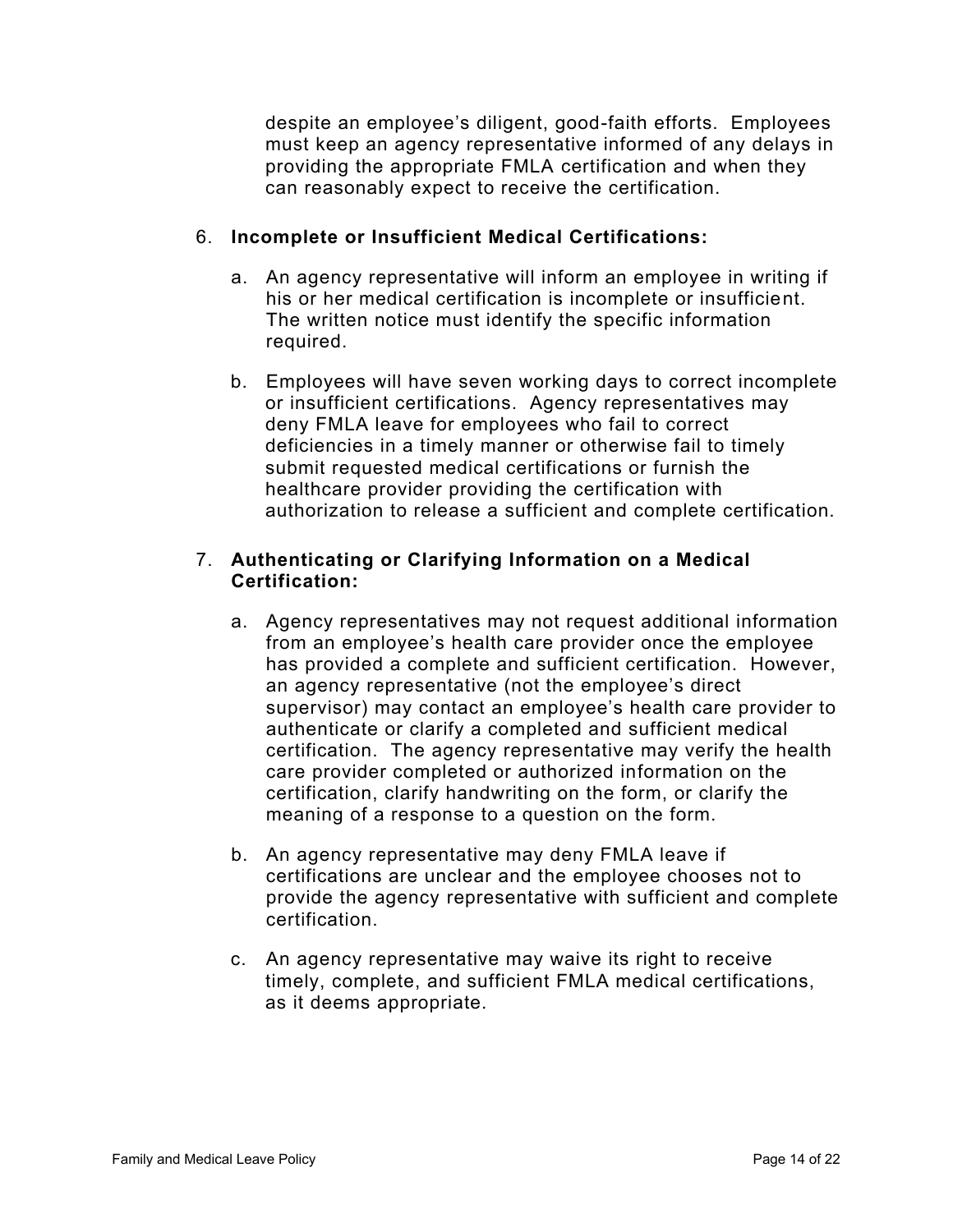## 8. **Second and Third Medical Opinions:**

- a. Agency representatives may request a second opinion if they doubt the validity of the medical certification for a serious health condition. Agency representatives will select the health care provider for the second opinion.
- b. If the first and second opinions agree, agency representatives must accept the second opinion. If they disagree, the agency representatives and the employee must jointly select the health care provider for the third opinion. The third opinion is final and binding.
- c. The agency must pay for the second and third opinion as well as reasonable out-of-pocket travel expenses incurred by the employee.
- d. An employee may request copies of the second and third medical opinions. Agency representatives must provide the opinions within five business days of the request.

# 9. **Certifications Supporting the Need for Exigency FMLA Leave:**

- a. Upon request, employees seeking qualifying exigency leave may be required to provide:
	- i. a copy of the military member's covered active-duty orders or call to covered active-duty status, and
	- ii. a certification from the employee setting forth information concerning the nature of the qualifying exigency for which the leave is requested.
- b. An agency representative may request the covered active-duty orders only once. Subsequent separate calls to covered active duty may constitute a new request for exigency FMLA leave.
- c. An employee who provides optional Form WH-384 may not be required to provide additional certification.

## 10. **Certifications Supporting Need for Military Caregiver FMLA Leave:**

a. Agency representatives may require employees to obtain certifications completed by authorized health care providers when military caregiver leave is taken. Authorized health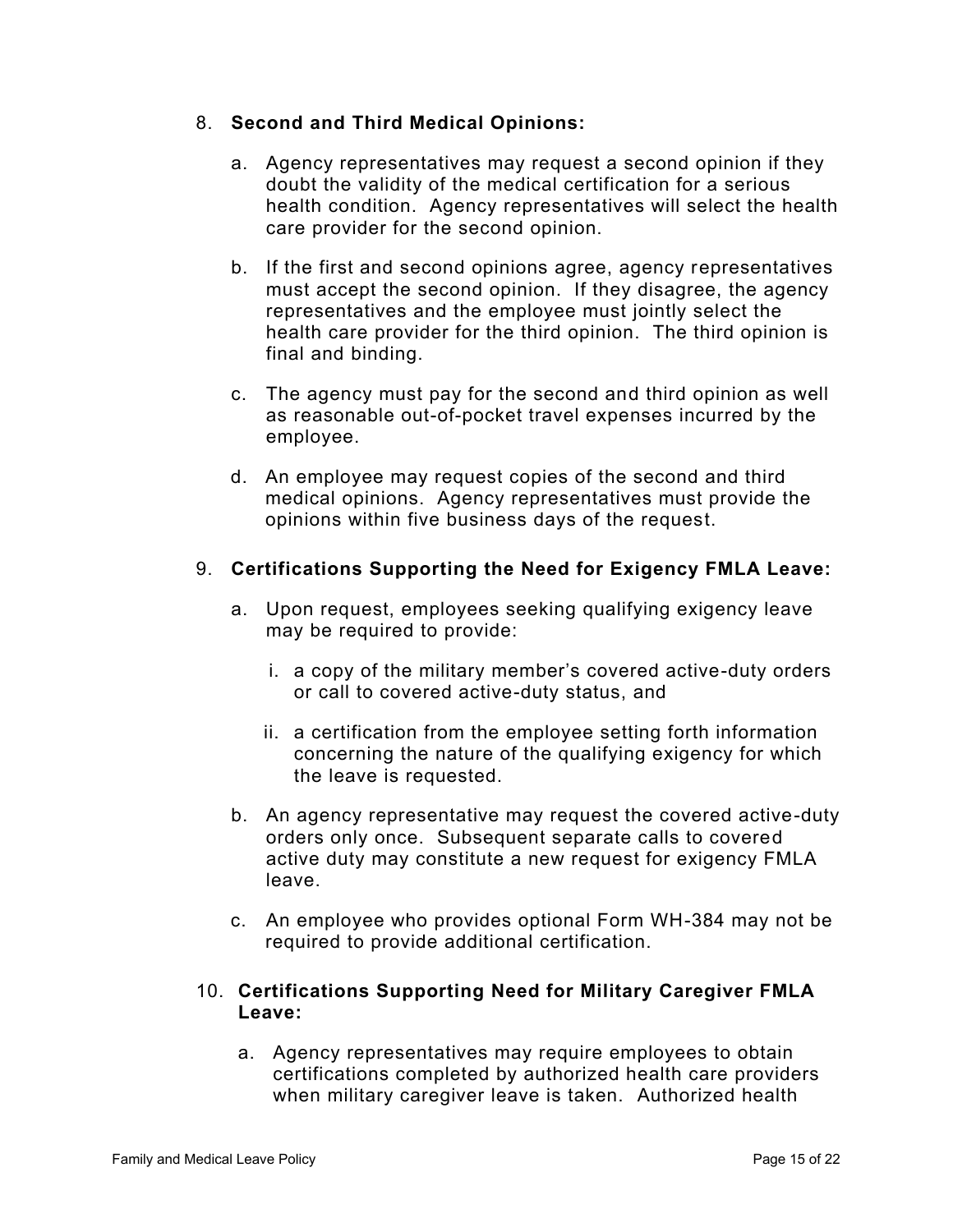care providers may include Department of Defense, VA, TRICARE network and non-network health care providers, or non-military-affiliated health care providers. The agency representative may request the certification include additional information confirming an eligible employee's entitlement to military caregiver leave. Agency representatives may request second or third opinions if the healthcare provider completing the certification is not affiliated with DOD, VA, or TRICARE.

- b. The employee may use WH-385 or WH-285-V to ensure certification meets FMLA requirements.
- c. An employee who provides an international travel order or authorization (ITO or ITA) may not be required to provide additional certification.

# **F. Substituting Paid Leave for Unpaid FMLA Leave**

- 1. Employees may elect to use any accrued paid time while taking unpaid FMLA leave. Use of some paid leave may be required as described below.
- 2. The substitution of paid time for unpaid FMLA leave time does not extend the length of FMLA leave. Paid time off will run concurrently with an employee's FMLA leave entitlement.
- 3. **Annual Leave:** As provided in 2-18-615, MCA, agencies may not require employees to take accrued annual leave concurrently with FMLA leave if the reason for absence is illness. However, the employee may do so voluntarily.

# 4. **Required Use of Sick Leave:**

- a. Employees taking FMLA leave for purposes that also qualify for use of sick leave will be required to take a minimum of 20 hours of accrued sick leave each week, concurrently with FMLA leave, except as provided below. The 20-hour requirement will be prorated for part-time employees based on either:
	- i. The part-time employee's regular schedule at the time the employee is on a FMLA-qualified absence; or
	- ii. The average amount of time the employee is in a pay status when agency management cannot determine or has not assigned a regular schedule.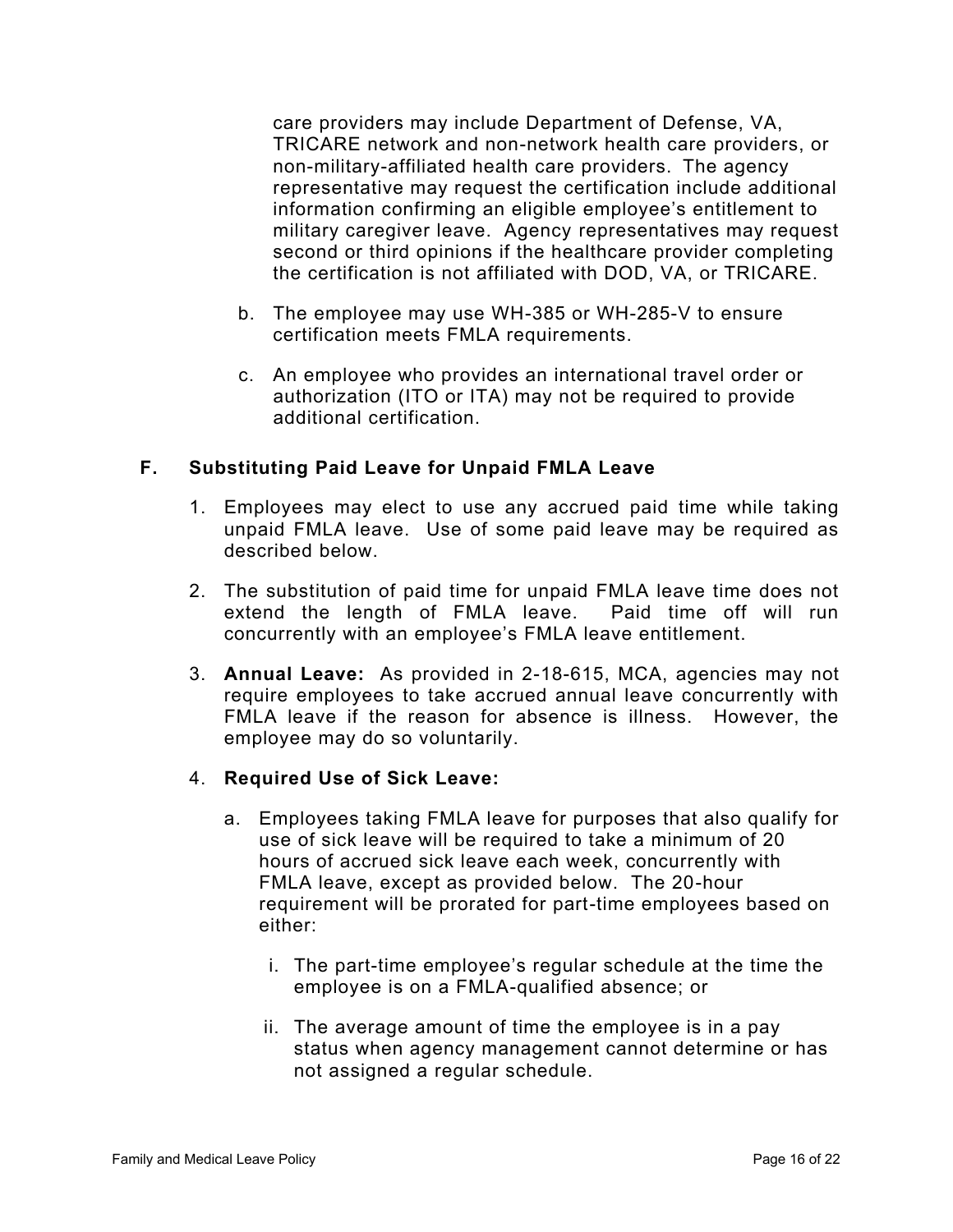b. The employee may also be eligible to use sick leave fund benefits concurrently with FMLA leave.

## 5. **Workers Compensation**

Leaves of absence taken in connection with a workers' compensation injury or illness will run concurrently with any FMLA leave entitlement. Once FMLA leave expires, employees will be responsible for self-paying the state share in order to maintain health benefit eligibility."

# 6. **Required Use of Banked Holidays**

Agency representatives may require employees to use banked holidays. Banked holidays will run concurrently with FMLA leave.

# 7. **Required Use of Compensatory Time**

Agency representatives may require employees to use accrued exempt and nonexempt compensatory time (as defined under the FLSA) concurrently with all types of FMLA-approved leave.

# **G. Benefits During Leave**

## 1. **Employee's Share of Insurance Benefits:**

- a. Employees on approved FMLA leave are entitled to continue insurance benefits under the same conditions as if they had continued to work.
- b. The agency will continue to pay the state contribution towards the cost of the employee's insurance while the employee is on approved FMLA leave.
- c. If the employee is receiving pay from the agency during the FMLA leave, the agency will continue to deduct the employee portion of the insurance premiums from the employee's paycheck in the same manner as if the employee was actively working.
- d. If the leave is unpaid, the employee is required to continue to pay the employee portion of any insurance premiums normally deducted from the employee's paycheck. The employee will pay such amount on or before the due date determined by the Health Care and Benefits Division. A check payable to the State of Montana should be sent to:

Health Care and Benefits Division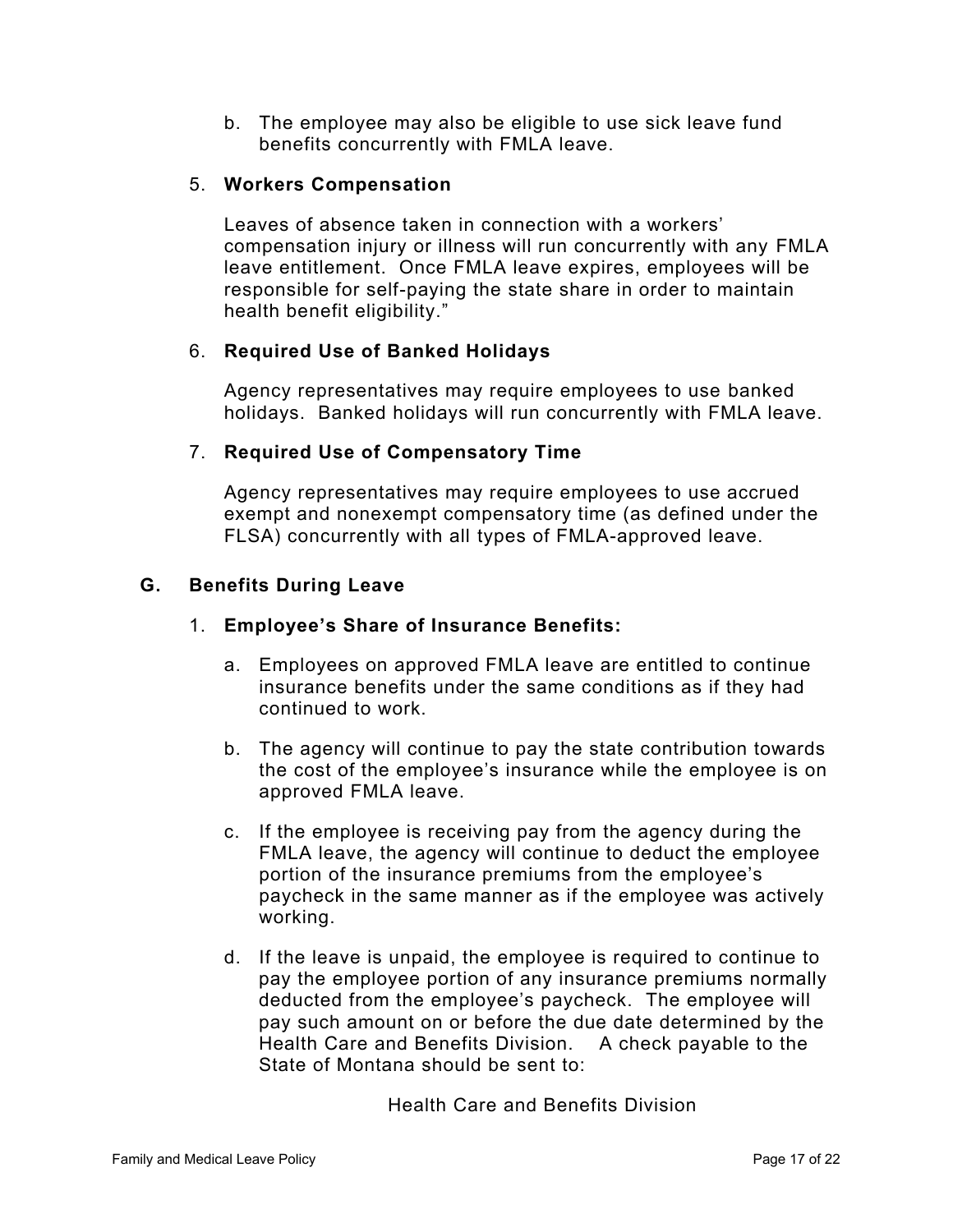#### 100 N Park Avenue, Suite 320

#### P.O. Box 200130

#### Helena, MT 59620-0130

- e. If coverage lapses because an employee has not made his or her share of the required payments, upon the employee's return to work, the agency will restore the employee and their dependents to coverage/benefits equivalent to those the employee would have had if leave had not been taken and payments had not been missed. The employee may elect to remove dependent coverage/benefits by completing and returning an enrollment/change form, either before or within 30 days of the date that he or she returned to work.
- f. If an employee fails to return to work for 30 calendar days after the leave entitlement has been exhausted, the agency may recover the cost of any insurance benefits provided during FMLA leave.
- g. The employee will not be required to reimburse the agency if there is a recurrence or onset of a serious health condition or, in the opinion of agency management, there is a change of circumstances beyond the employee's control.

## **H. FMLA Leave on Holidays**

- 1. Employees may be paid holiday pay while on FMLA leave if they meet the requirement of the Holiday Policy.
- 2. If an employee takes intermittent leave during a week a holiday occurs, the holiday is not counted towards the employee's FMLA entitlement unless the employee was scheduled to work the holiday and takes the day off for an FMLA-qualifying reason.
- 3. If an employee is using leave for the entire week, agency representatives will count the entire week including the holiday as FMLA leave.

## **I. Return to Work or Reinstatement**

1. An employee taking leave under this policy will be returned to the employee's same position or to an equivalent position, unless the employee would have been terminated for reasons unrelated to the FMLA leave of absence.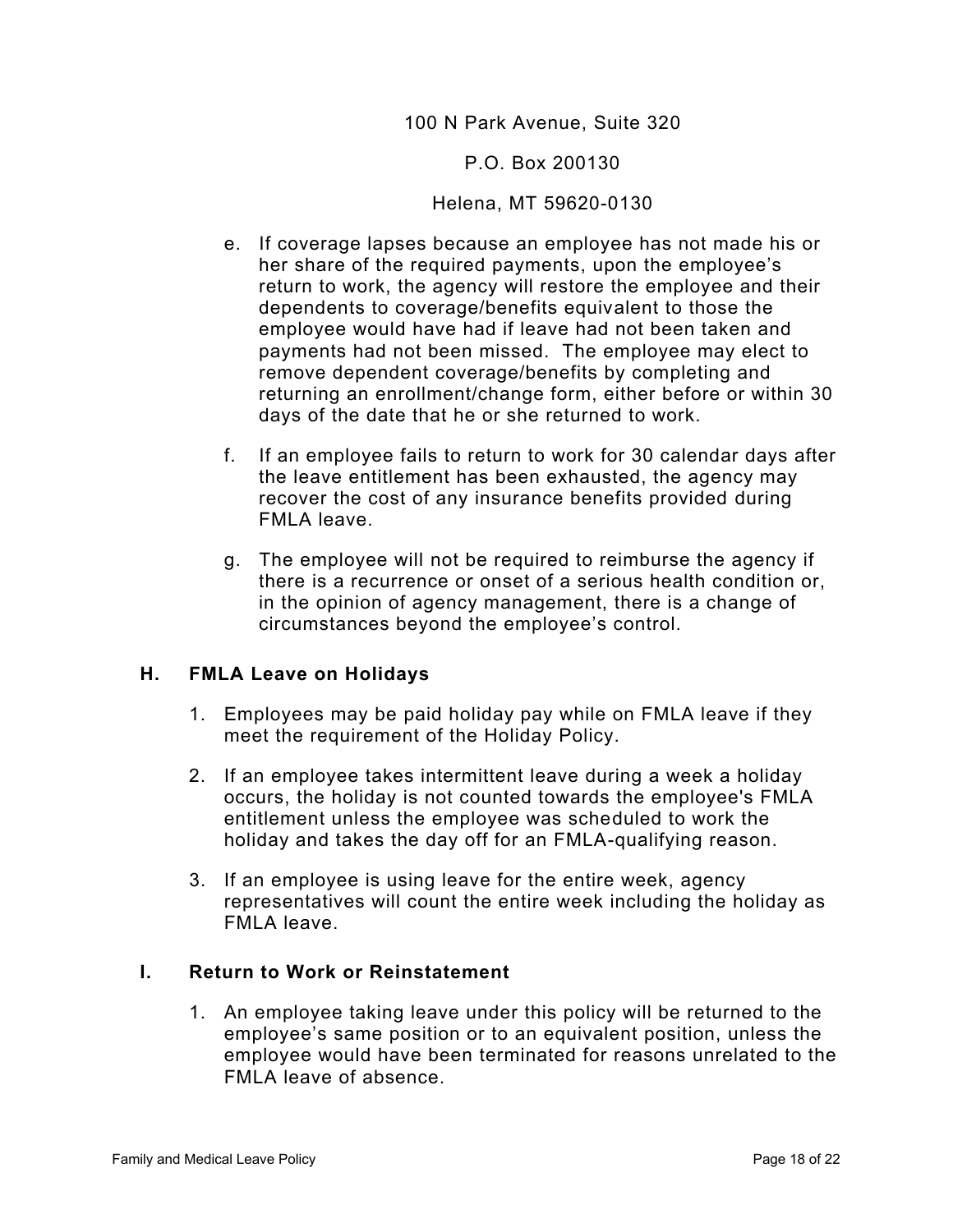2. FMLA leave will not result in any loss of benefits or conditions of employment accrued prior to the beginning of the leave period unless the benefit or condition of employment has been discontinued for other agency employees during the FMLA leave. For example, an agency may discontinue employee benefits during a reduction in force lasting more than six months.

## **J. Employees Who Are Unable to Return to Work**

If an employee is unable to return to work because of his or her own serious health condition, agency representatives must consider the implications of ADA.

## **K. Transfers**

If an employee transfers between agencies, the record of any FMLA leave taken will transfer with the employee and will count toward an employee's FMLA leave entitlement in the new agency.

## **L. Abuse of FMLA**

FMLA leave abuse occurs when an employee uses leave for unauthorized purposes or misrepresents the actual reason for charging an absence to FMLA leave. Abuse is cause for discipline, up to and including discharge.

## **M. Enforcement Mechanisms**

- 1. An employee who determines that an agency has violated the FMLA may either:
	- a. file a complaint with the U.S Secretary of Labor, or
	- b. file a lawsuit.
- 2. Complaints should be filed within a reasonable time and may not be filed more than two years after the last action the employee contends was in violation of the FMLA or more than three years if the violation was willful.
- 3. A complaint to the Secretary of Labor may be made in person, by telephone, or by mail with the Wage and Hour Division, Employment Standards Administration, U.S. Department of Labor. No particular format is required. The complaint must be in writing and include a full statement of acts and omissions which are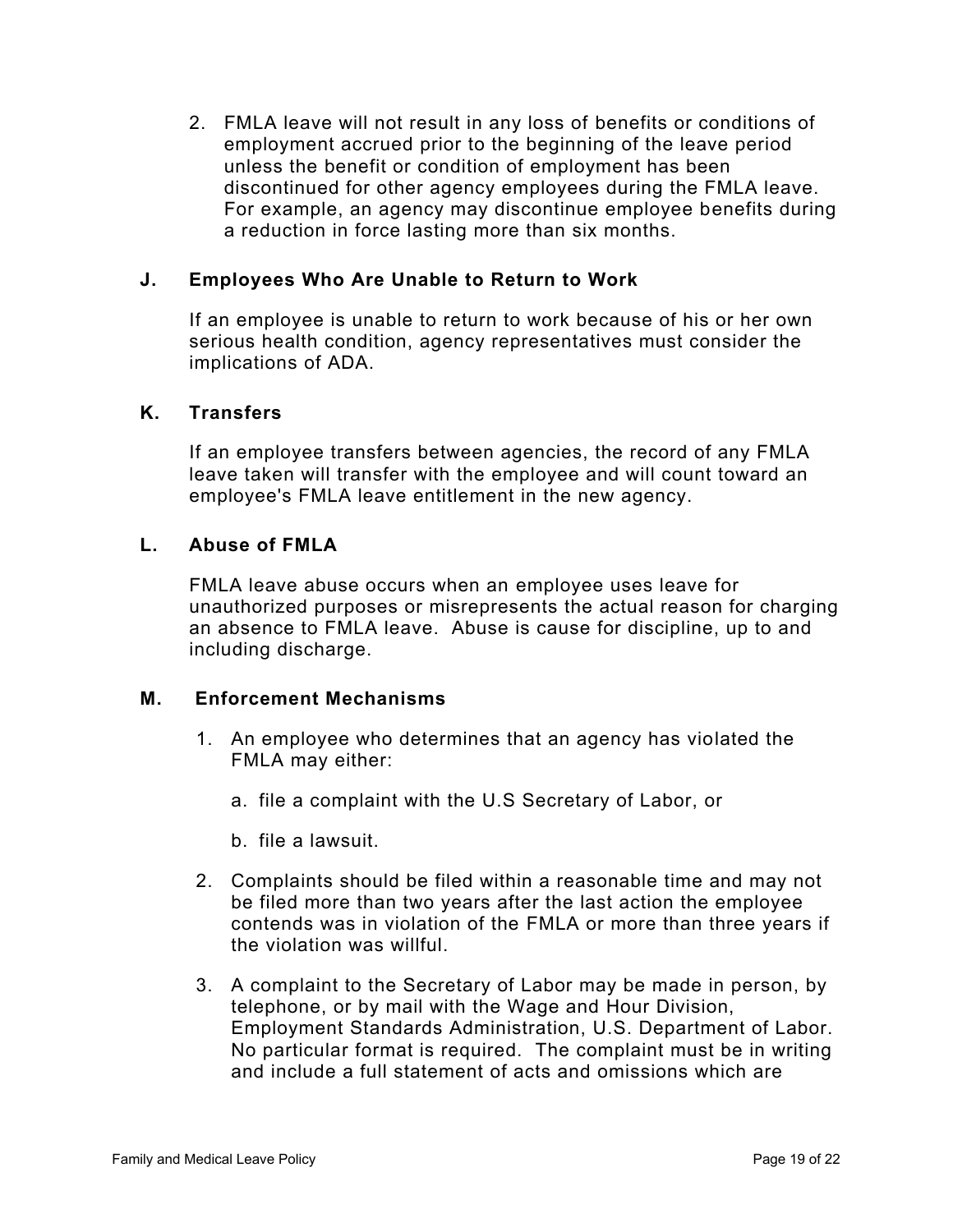believed to constitute a violation. The complaint must include all pertinent dates.

- 4. An employee may recover wages, benefits, or other compensation denied, or actual monetary loss sustained by the employee as a direct result of being denied leave. When appropriate, the employee may be reinstated and promoted. If the employer is found in violation, the employee may recover reasonable attorney fees and other costs of the action.
	- 5. An employee may have additional enforcement rights under a collective bargaining agreement.

# **IV. Definitions**

All definitions contained in the FMLA and [2-18-101,](https://leg.mt.gov/bills/mca/title_0020/chapter_0180/part_0010/section_0010/0020-0180-0010-0010.html) MCA, apply to this policy. The following definitions also apply:

**Agency Representative:** The employee's immediate supervisor, agency upper management or agency HR personnel, or as defined in an agency policy.

**Child:** A biological, adopted, or foster child, stepchild, legal ward, or a child of a person standing in loco parentis who is either under age 18 or age 18 or older and "incapable of self-care because of a mental or physical disability" at the time the FMLA leave is to commence. The term "child" who is a "covered service member" for purposes of exigency leave or military caregiver leave includes sons and daughters of any age.

**Continuing treatment:** A serious health condition by a health care provider includes any one or more of the following: incapacity and treatment, pregnancy or prenatal care, chronic conditions, permanent or long-term conditions, or conditions requiring multiple treatments.

**Covered Active Duty:** In the case of a member of a regular component of the Armed Forces, it means duty during the deployment of the member with the Armed Forces to a foreign country. In the case of a member of a reserve component of the Armed Forces, it means duty during the deployment of the member with the Armed Forces to a foreign country under a call or order to active duty under section 101(a)(13)(B) of title 10, United States Code.

**Genetic information:** As defined by GINA, includes an individual's family medical history, the results of an individual's or family member's genetic tests, the fact that an individual or an individual's family member sought or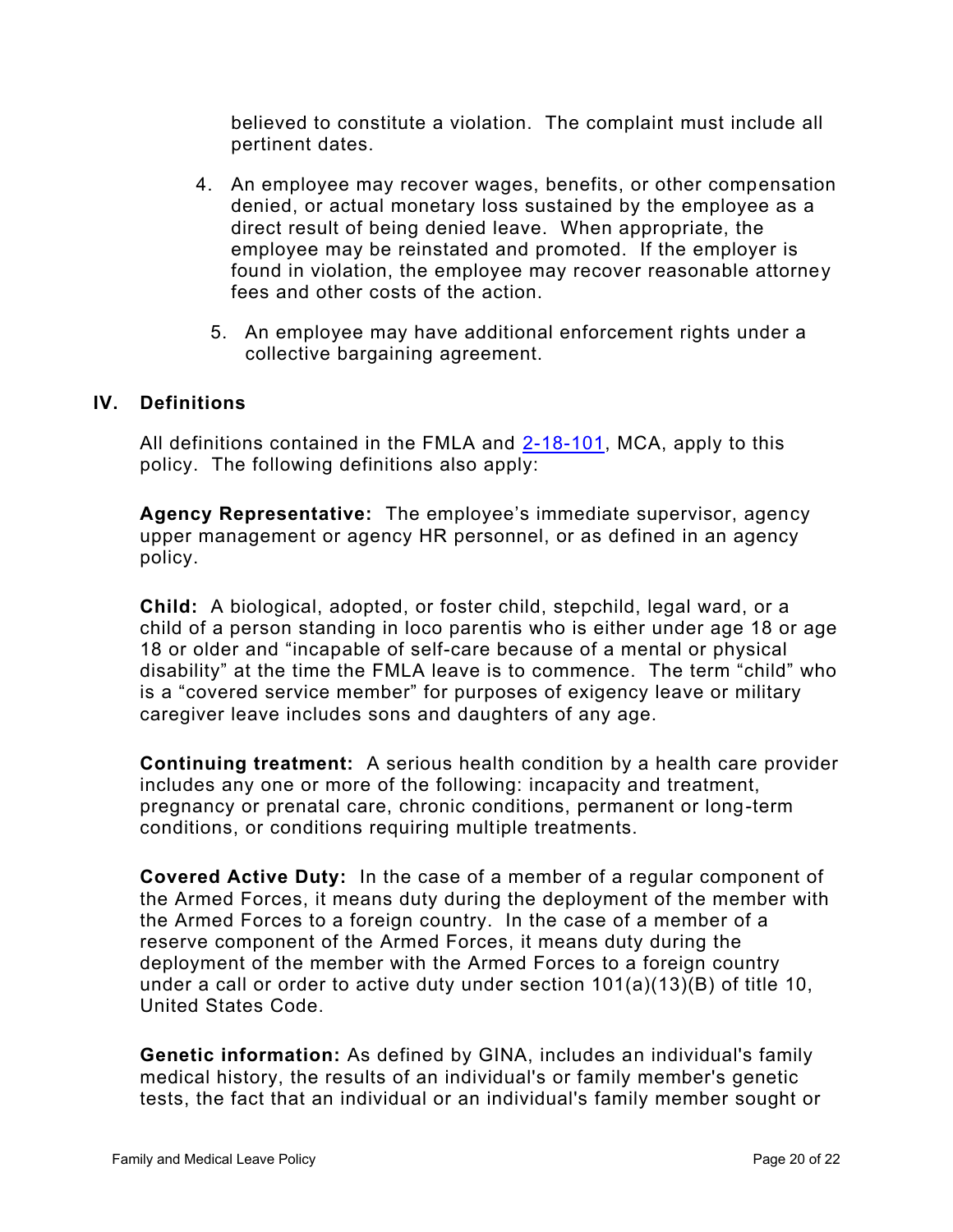received genetic services, and genetic information of a fetus carried by an individual or an individual's family member or an embryo lawfully held by an individual or family member receiving assistive reproductive services.

**Inpatient care:** An overnight stay in a hospital, hospice, or residential medical care facility, including any period of incapacity as defined in (29 CFR) 825.113(b), or any subsequent treatment in connection with such inpatient care.

**Incomplete certification** means one or more of the applicable entries on the certification form have not been completed.

**Insufficient certification** means the information provided on the certification form is vague, unclear, or non-responsive.

**Intermittent leave:** FMLA leave taken in separate blocks of time because of a single qualifying reason.

**Next of kin of a covered service member:** Nearest blood relative other than the covered service member's spouse, parent, son, or daughter, in the following order of priority: Blood relatives who have been granted legal custody of the covered service member by court decree or statutory provisions, brothers and sisters, grandparents, aunts and uncles, and first cousins, unless the covered service member has specifically designated in writing another blood relative as his or her nearest blood relative for purposes of military caregiver leave under the FMLA. When no such designation is made, and multiple family members have the same level of relationship to the covered service member, all such family members will be considered the covered service member's next of kin and may take FMLA leave to provide care to the covered service member, either consecutively or simultaneously. When such designation has been made, the designated individual will be deemed to be the covered service member's only next of kin.

**Parent and parent of a covered service member:** A biological parent or any other individual who stood *in loco parentis* to an employee, when the employee was a son or daughter as defined in law. The terms do not include parents "in law."

**Parent of a military member:** A biological parent or any other individual who stood *in loco parentis* to a military member, who is an employee's spouse, son, daughter or parent.